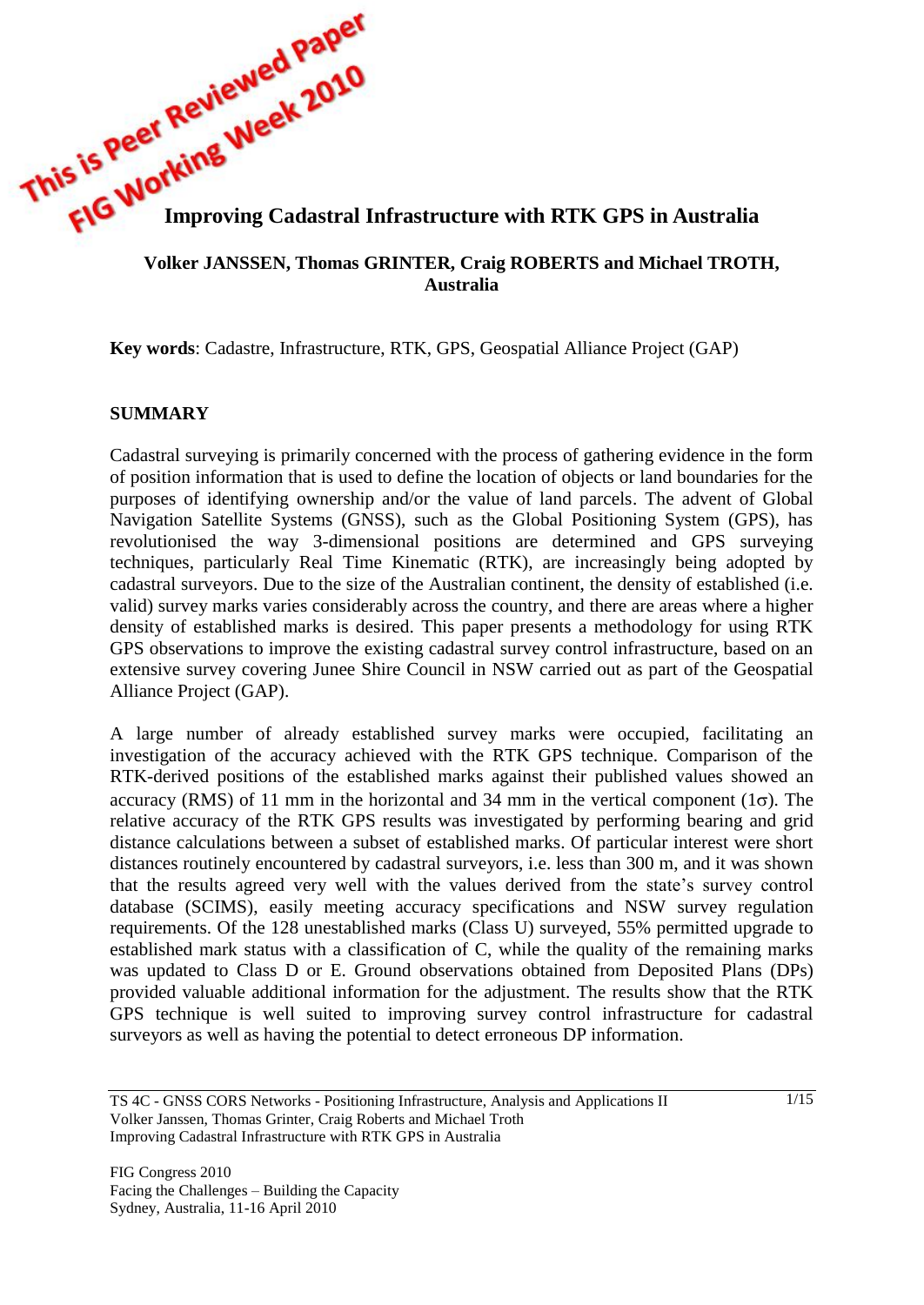# **Improving Cadastral Infrastructure with RTK GPS in Australia**

# **Volker JANSSEN, Thomas GRINTER, Craig ROBERTS and Michael TROTH, Australia**

# **1. INTRODUCTION**

Cadastral surveying, or land surveying, is primarily concerned with the process of gathering evidence in the form of position information that is used to define the location of objects or land boundaries in a geographic area for the purposes of identifying ownership and/or the value of land parcels. This information supports a jurisdiction's land administration, conveyance or land registration system and is critical in order to establish and maintain a digital cadastral database (DCDB).

In NSW, the Survey Control Information Management System (SCIMS) contains coordinates and related metadata information for survey marks established under the direction of the NSW Surveyor General and is maintained by the NSW Land and Property Management Authority (LPMA), formerly the NSW Department of Lands (Lands), for the purposes of cadastral boundary definition, engineering surveys, mapping and a variety of other spatial applications (Lands, 2009b).

The terms class and order are familiar to all surveyors and geodesists. The class is a function of the planned and achieved precision of a survey network, dependent on the design, survey practices, instrumentation and reduction techniques used. The order is a function of the class, the conformity with respect to the existing control network and the precision of any transformation process that may be required. Table 1 lists the classes applicable for horizontal survey control in Australia. Classes for vertical control are assigned similarly, distinguishing between levelled and non-levelled marks. Detailed definitions can be found in ICSM (2007).

| <b>Point class</b> | <b>Typical applications</b>              |
|--------------------|------------------------------------------|
| 3A                 | Special high precision surveys           |
| 2A                 | High precision national geodetic surveys |
| A                  | National and state geodetic surveys      |
| B                  | State survey control networks            |
| C                  | Survey coordination projects             |
| D                  | Approximate and lower order surveys      |
| E                  | Approximate and lower order surveys      |
| Н                  | Unknown or unreliable                    |

Table 1: Horizontal survey control mark classes used in Australia (ICSM, 2007).

Established survey marks are classified as Class C or better in their horizontal position, reflecting sufficient redundancy and checks to guarantee the accuracy of the coordinates (ICSM, 2007; Lands, 2007). While SCIMS also contains lower quality survey marks, only established marks can be used for cadastral surveys. Understandably, due to the size of NSW,

TS 4C - GNSS CORS Networks - Positioning Infrastructure, Analysis and Applications II Volker Janssen, Thomas Grinter, Craig Roberts and Michael Troth Improving Cadastral Infrastructure with RTK GPS in Australia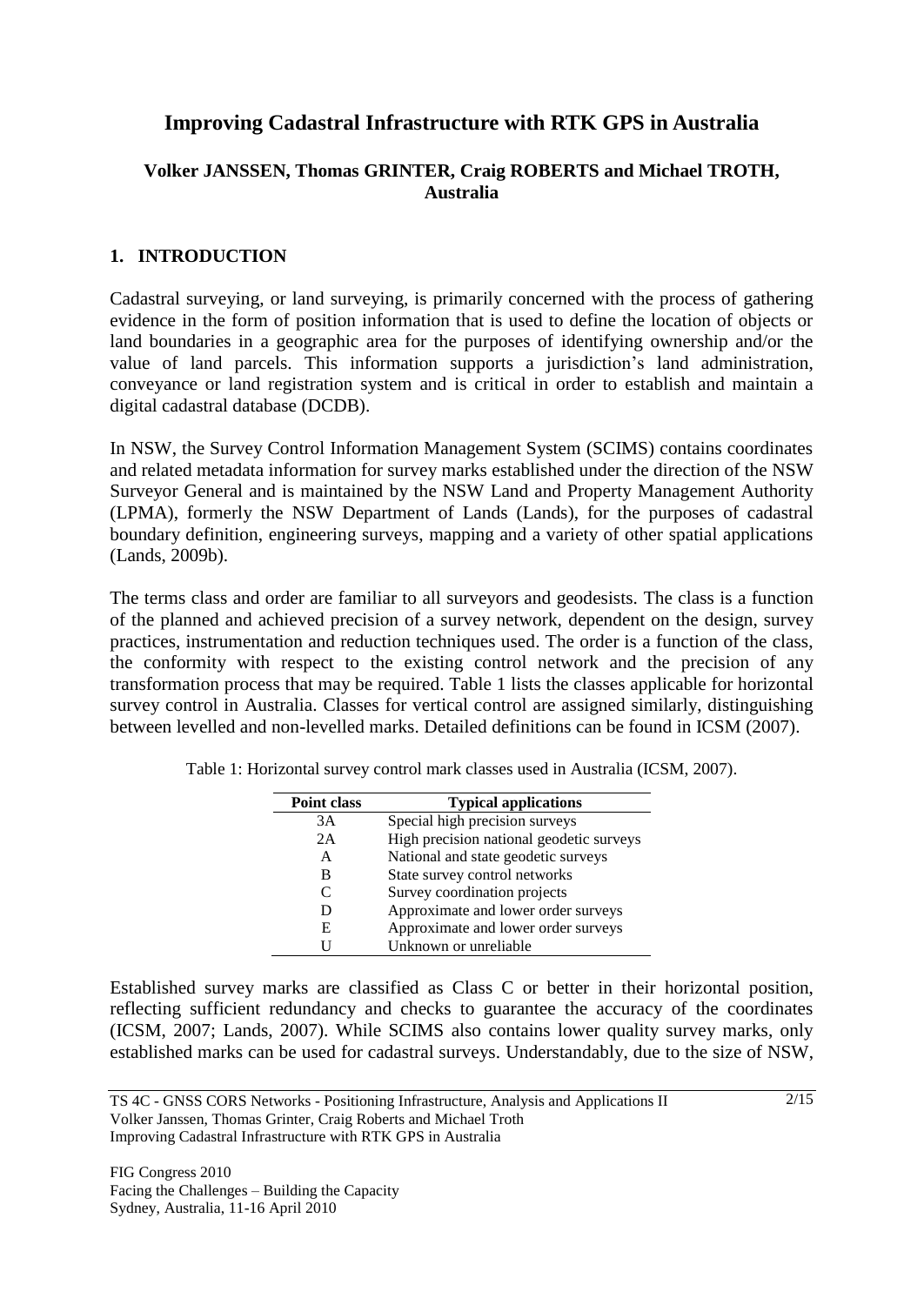the density of established survey marks varies considerably across the state and there are areas where a higher density of established marks is desired, particularly in regional urban areas.

The advent of Global Navigation Satellite Systems (GNSS), such as the United States' Global Positioning System (GPS), Russia's GLONASS, the European Union's Galileo and China's Compass, has revolutionised the way 3-dimensional positions are determined on and above the Earth's surface. Once initialised, Real Time Kinematic (RTK) GPS becomes a high precision coordinate generator and real world digitiser with the ability to significantly enhance productivity.

Roberts (2005) presented practical considerations for cadastral surveyors using RTK GPS and pointed out the following benefits of the technology:

- Usefulness in finding existing survey marks.
- Positions can be measured in the field in real time and distances derived to compare with plan distances.
- Ability to brace a traverse in difficult terrain where traversing techniques would require many setups with short lines to overcome hills or heavy tree cover, potentially improving loop closure accuracy significantly by reducing the number of setups and short lines.
- Ability to connect to existing survey control over distances considered unfeasible using traversing techniques.
- Ability to easily survey irregular natural boundaries.

LPMA has since revised the Surveying Regulation (Lands, 2006) to permit RTK techniques to be used over short distances by cadastral surveyors. In order to accommodate the coordinate accuracy achieved by GNSS (i.e. 10 mm  $+$  1 ppm), the acceptable accuracy for distance measurements was redefined to 10 mm  $+$  15 ppm at a confidence interval of 67%  $(1\sigma)$ . The growing CORSnet-NSW infrastructure (Lands, 2009a) utilises the internet to broadcast correction data which is accessed by users, e.g., via the Next-G mobile phone network. This is a more reliable communications medium than UHF radio, particularly in metropolitan regions. These developments, coupled with the improved usability of modern GNSS equipment, have seen GPS surveying techniques, particularly RTK, being increasingly adopted by cadastral surveyors.

RTK GPS techniques have also been investigated by LPMA for upgrade of the DCDB to survey accuracy in certain regions. Watkins (2007) conducted a case study in the Penrith area to determine the optimal number of control marks required for a given area in order to produce a survey accurate DCDB.

LPMA is promoting the use of GNSS techniques and has stated that it may decide to update SCIMS with RTK-derived coordinates at an established accuracy (Class C only), if observations to the mark have been made from three independent occupations using at least two separate base stations set on existing established SCIMS marks or surveyed in as part of the primary network (Lands, 2007). Since RTK observations produce radiations, careful

TS 4C - GNSS CORS Networks - Positioning Infrastructure, Analysis and Applications II Volker Janssen, Thomas Grinter, Craig Roberts and Michael Troth Improving Cadastral Infrastructure with RTK GPS in Australia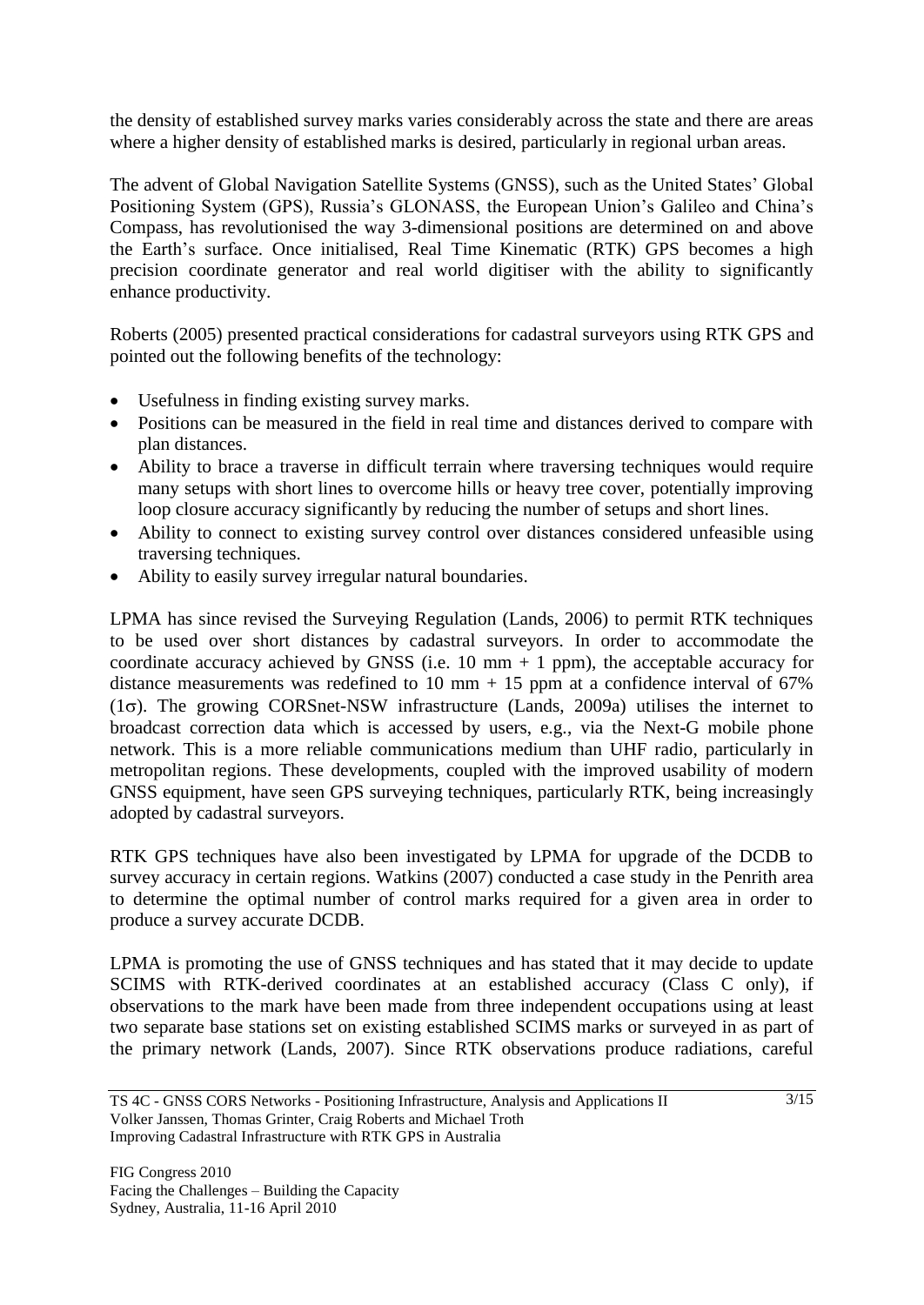network design and redundancy are required to achieve an acceptable control survey outcome (ICSM, 2007).

This paper demonstrates how the RTK GPS technique can be utilised to improve the survey control mark infrastructure available to cadastral surveyors by determining high quality 3D positions for an update of the state's survey control database.

# **2. STUDY AREA AND OBSERVATIONS**

# **2.1 The GAP Project**

In 2005, the Geospatial Alliance Project (GAP) was initiated as a consortium of five councils located in southern NSW, i.e. Bland Shire Council, Coolamon Shire Council, Junee Shire Council, Temora Shire Council as well as Goldenfields Water County Council, which includes the aforementioned council areas (Figure 1). The aim of GAP is to provide best practice spatial information and management services to the alliance members, including spatial data capture, management and maintenance, Geographic Information System (GIS) capabilities, staff training, technical support and building awareness of spatial information.



Figure 1: Local government areas involved in the GAP project.

GAP identified the need for an upgrade of survey control marks across the four shire council areas. While numerous survey control marks existed, a large number of these were classified as not established (i.e. less than horizontal Class C), making them unusable for cadastral surveys. In order to address this problem and generate an improved foundation for cadastral connections, a multi-year survey (2008-2011) was designed to observe all existing survey marks in the four shire council areas with RTK GPS technology, aiming to upgrade as many unestablished marks as possible to established marks in SCIMS and thereby supporting upgrades to the digital cadastral database (DCDB), engineering and photogrammetry control.

TS 4C - GNSS CORS Networks - Positioning Infrastructure, Analysis and Applications II Volker Janssen, Thomas Grinter, Craig Roberts and Michael Troth Improving Cadastral Infrastructure with RTK GPS in Australia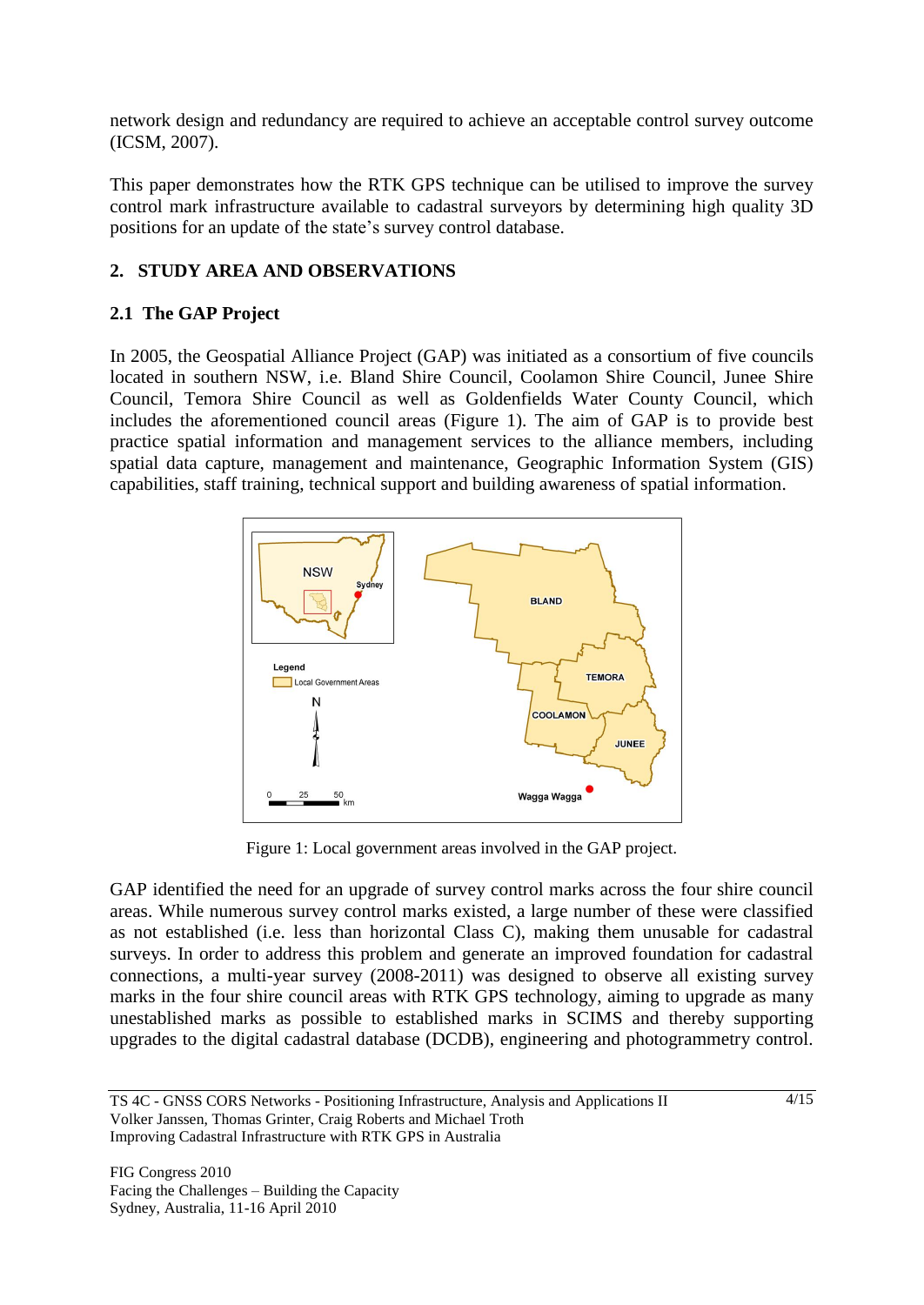The already established marks were to be used to investigate the quality of the survey and the methodology adopted for the cadastral infrastructure upgrade.

# **2.2 Study Area and Observations**

This paper presents the results from the GPS survey covering Junee Shire Council (Figure 2), an area of about  $2,030 \text{ km}^2$ , and details the procedure adopted for the SCIMS update process. RTK GPS observations were conducted by a third party after basic training between 15 January and 27 August 2008 using a typical single-base RTK scenario consisting of two (identical) dual-frequency GPS receivers operating at a sampling rate of 1 second and utilising a UHF radio link. The elevation mask for RTK processing was set to  $13^{\circ}$ , and relative U.S. National Geodetic Survey (NGS) antenna phase centre variation models were applied.



Figure 2: Survey marks occupied with GPS in Junee Shire Council.

Of the 269 marks occupied, 141 were already established in both horizontal and vertical position, while 43 were established in the vertical component only. It should be noted that the number of already established marks occupied is far lower in the other council areas. The relatively high number of established marks observed in the Junee Shire Council allowed several comparisons to be performed in order to investigate the quality of the survey and the methodology adopted for the cadastral infrastructure upgrade. Five of the established marks (TS6635, TS10518, TS10519, SS20270 and SS23156) were utilised as RTK base stations and radiations were observed to all points in range, resulting in baselines between 0.2 km and 20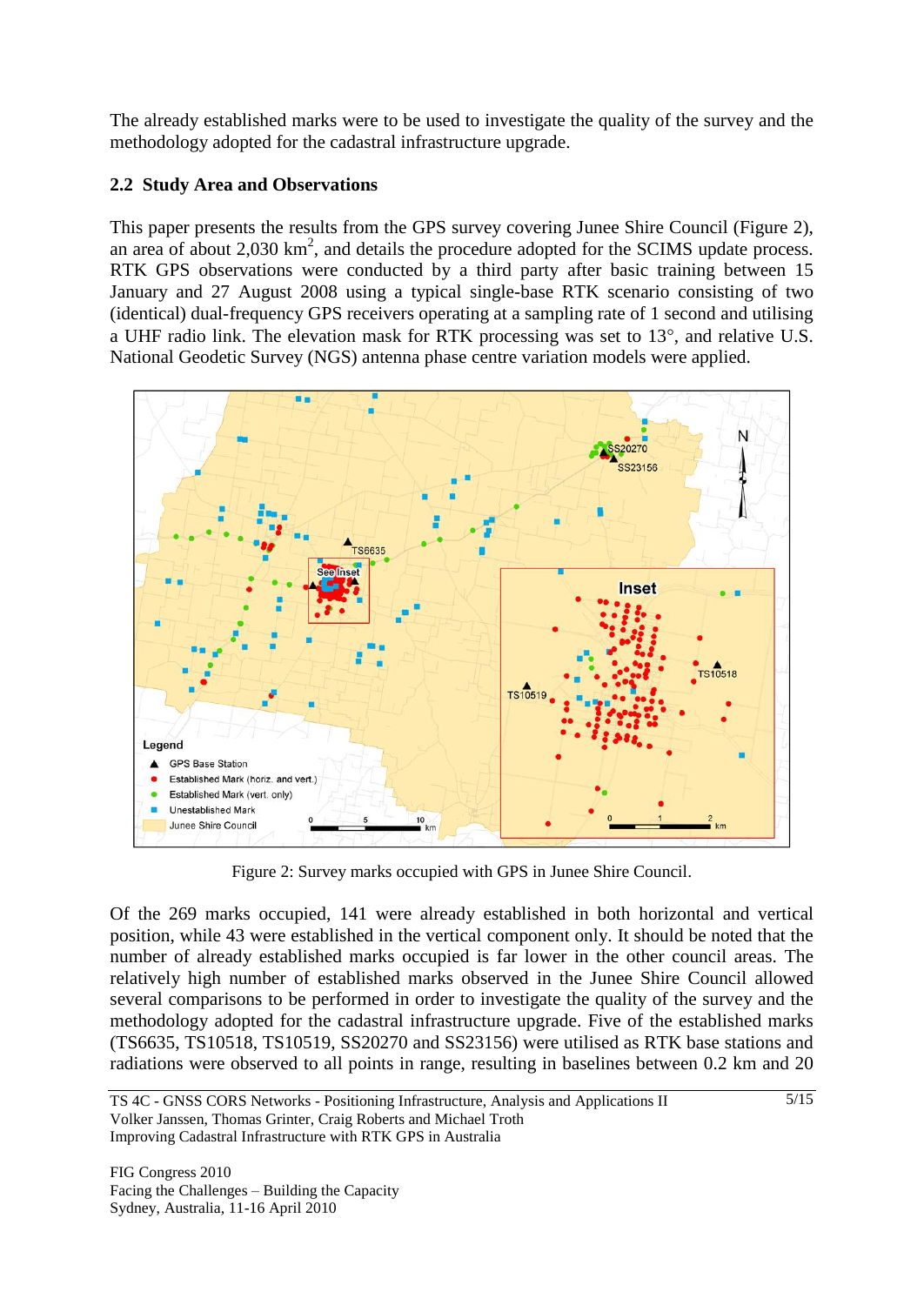km in length. Each point was observed several times (on different days) for at least 180 epochs, while three radiations to urban marks and two to rural marks were attempted. Up to six baselines were connected to each point, providing a high level of redundancy in most parts of the network.

All RTK rover observations were taken with a fixed 2-metre pole attached directly to the antenna, using a bipod for stability. The base station setups consisted of a tribrach and small (15 cm) extension pole on a pillar, with the exception of SS20270 and SS23156 where a tripod was used. Only ambiguity-fixed solutions were recorded. Site calibrations were not performed, allowing the raw data to be used.

# **3. DATA PROCESSING AND ANALYSIS**

This section details the procedure adopted for data processing and analysis in order to determine high quality coordinates for the SCIMS update and to investigate the quality of the GPS-derived results.

# **3.1 Network Adjustment**

The adjustments are based on the baseline vectors exported from the commercial GPS processing software package utilised, rather than the RTK-derived coordinates. The application of local rotations and scale changes during processing was not necessary. The observed ellipsoidal heights were transformed to the Australian Height Datum 1971 (AHD71) by applying the AUSGeoid98 (Featherstone et al., 2001).

#### 3.1.1 Minimally Constrained Adjustment

The GPS dataset consisted of two unconnected sections. Firstly, a minimally constrained adjustment was performed holding only one base station in each section fixed (TS6635 and SS20270). The network was processed using Geolab 2001 version 2001.9.20.0 (Microsearch Corp, 2008) and initially consisted of 269 stations and 776 separate GPS baselines.

The initial observation weightings for the minimally constrained adjustment are summarised in Table 2. Geolab combined these with the RTK baselines' variance-covariance (VCV) information to produce final baseline component weights.

|                  | <b>STD</b>     | ppm | <b>Centring from</b> | <b>Centring to</b> |
|------------------|----------------|-----|----------------------|--------------------|
| Horiz. component | $5 \text{ mm}$ |     | $1.5 \text{ mm}$     | $1.5 \text{ mm}$   |
| Vert. component  | $5 \text{ mm}$ |     | $2.0 \text{ mm}$     | $2.0 \text{ mm}$   |

| Table 2: Initial GPS baseline weighting. |  |  |
|------------------------------------------|--|--|
|                                          |  |  |

The statistical results of the minimally constrained adjustment for the highly radial survey were used to check for any gross errors in the network. After investigation, 23 baselines with unrealistically large residuals had to be removed, constituting about 3% of the observations. The resulting adjustment failed with a variance factor (VF) of 1.31, flagging 13 outliers which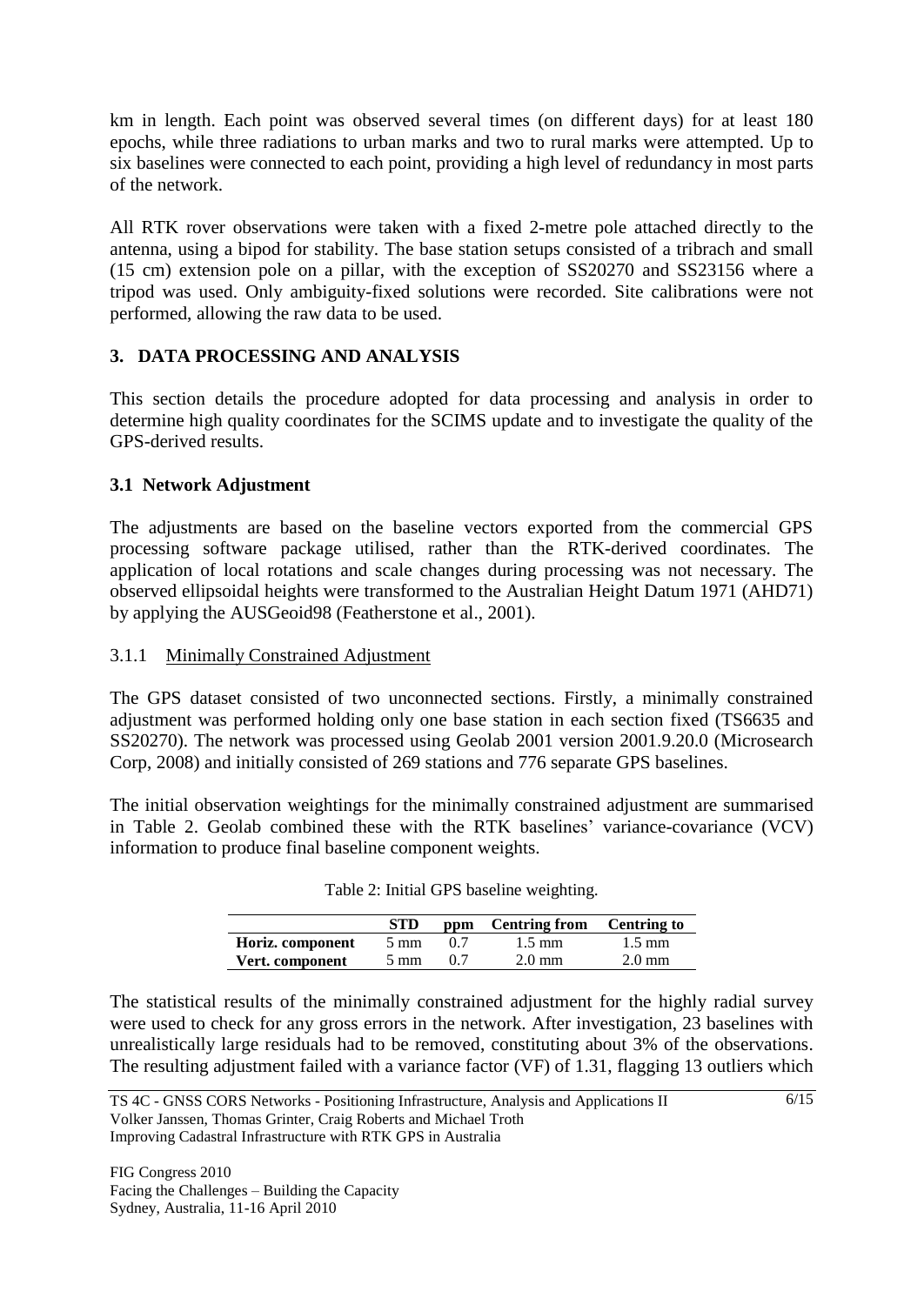were analysed and indicated contradictory GPS observations. These flagged residuals were noted and further analysed in the fully constrained adjustment. It should be noted that the standard deviations of the GPS observations used in the minimally constrained adjustment were too optimistic and therefore revised in the fully constrained adjustment.

#### 3.1.2 Fully Constrained Adjustment

In addition to the five base stations (all classified horizontally as 2A0, i.e. Class 2A and Order 0), 141 stations were held fixed in the horizontal component (Table 3). In a first adjustment run, only the stations classified as 2A0 and A1 were held fixed, and the coordinates of a sample group of about 20 points were investigated. In a second run, the stations classified as B2 were also held fixed, and the resulting coordinates of the sample set were compared to their initial values. Since all differences remained below 10 mm, the fixed B2 control was left in the adjustment, allowing it to be highly constrained. Due to the adjustment being based on radiations, this is highly desirable when additional ground observations are to be added. It should be noted that there was no existing C3 horizontal control in the study area.

|               | Point class/order No. of fixed stations |
|---------------|-----------------------------------------|
| 2A0           |                                         |
| $\mathbf{A}1$ | 61                                      |
|               | 76                                      |

The network contained 184 marks with AHD71 heights of C3 or better, resulting in an orthometric height constraint for 68% of the stations. The weighting of these orthometric heights was based upon the marks' class and order in SCIMS (Table 4). It is worth noting that the GPS base stations were all classified as LCL3 (i.e. levelled) in the vertical component, except TS6635 which was B3 (i.e. GPS-derived with less than ideal control).

Table 4: Orthometric height constraints.

| <b>Point class/order</b> Uncertainty |                 |
|--------------------------------------|-----------------|
| LAL1                                 | $1 \text{ mm}$  |
| LBI A                                | $1 \text{ mm}$  |
| LCL3                                 | $1 \text{ mm}$  |
| <b>B</b> <sub>2</sub>                | $10 \text{ mm}$ |
| <b>B</b> <sub>3</sub>                | $30 \text{ mm}$ |
|                                      | $30 \text{ mm}$ |

Initially the GPS observation weightings listed in Table 2 were applied, holding all of the established marks (Class C or better) within the adjustment fixed horizontally and constrained vertically. It was determined that the GPS observation weightings were too optimistic and had to be loosened, so a new weighting was devised based on a combination of the manufacturer's specifications and previous RTK GPS experience (Table 5). The uncertainty in centring was revised to account for the 2-metre pole with attached bubble being used in the survey.

TS 4C - GNSS CORS Networks - Positioning Infrastructure, Analysis and Applications II Volker Janssen, Thomas Grinter, Craig Roberts and Michael Troth Improving Cadastral Infrastructure with RTK GPS in Australia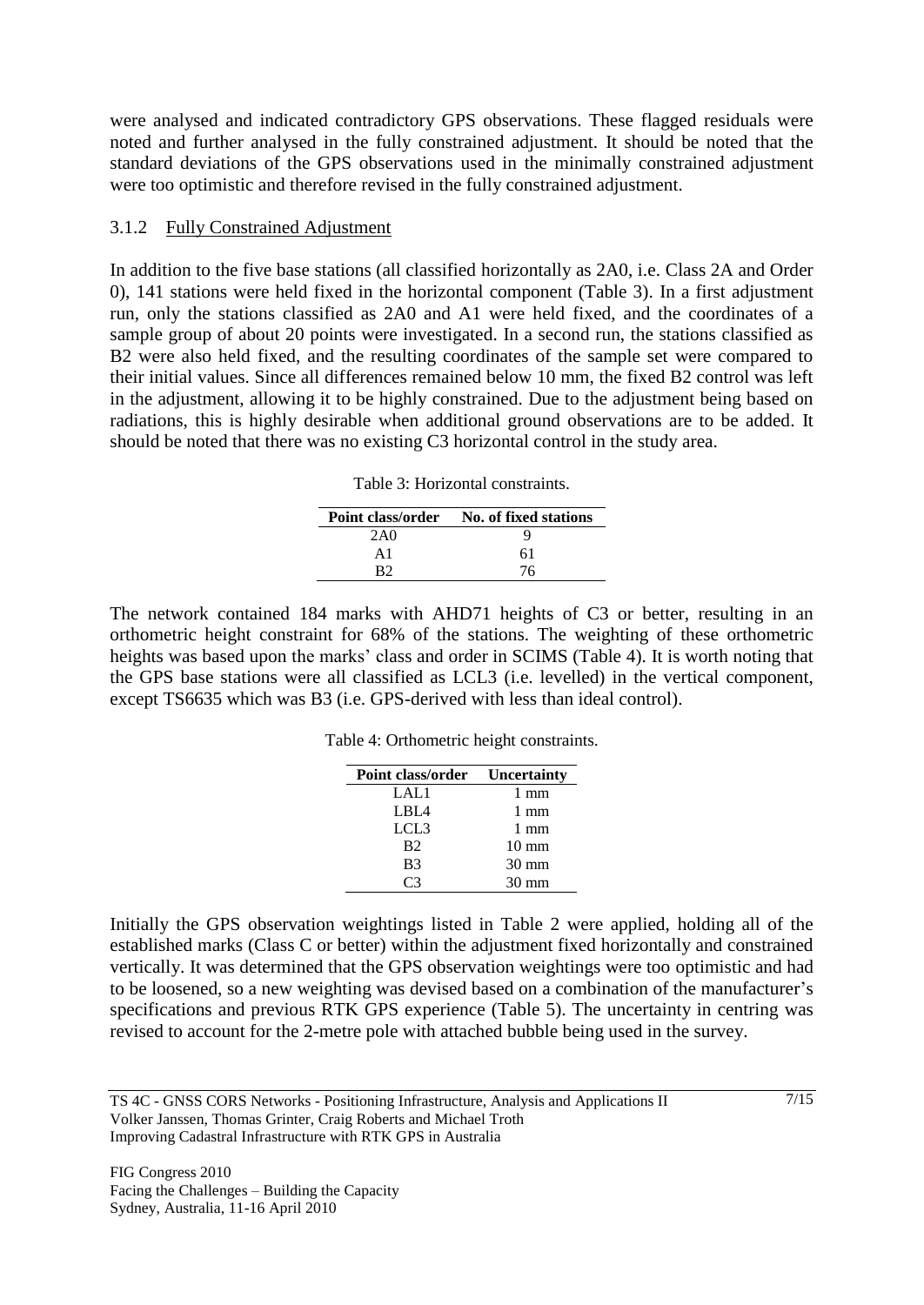| Table 5: Final GPS baseline weighting. |  |  |  |
|----------------------------------------|--|--|--|
|----------------------------------------|--|--|--|

|                  | <b>STD</b>      |     | ppm Centring from Centring to |                |
|------------------|-----------------|-----|-------------------------------|----------------|
| Horiz. component | $10 \text{ mm}$ |     | 3 mm                          | $5 \text{ mm}$ |
| Vert. component  | 30 mm           | 3.0 | 3 mm                          | $3 \text{ mm}$ |

In order to increase the number of unestablished marks to be upgraded to established marks, additional information obtained from Deposited Plans (DPs) was included to supplement the adjustment (see section 3.1.3).

The fully constrained adjustment passed with a VF of 0.99, however 18 residuals were flagged as outliers. In addition, a further 43 baselines were found to have high residuals of >50 mm. Analysis of the affected baselines identified a problem at one of the base stations. Large variations (>100 mm) were evident in the baseline observations utilising TS10518 as base station on 5-6 March compared to the other days of the survey. Due to a lack of additional information, the source of these variations (e.g. maladjusted tribrach or incorrect setup) could not be determined. Therefore, all baselines from TS10518 on 5-6 March were removed, fortunately amounting to only 39 observations which represents 5% of the survey. In addition, one ground observation obtained from a DP was removed due to large residuals. It is worth noting that it was later found that this particular observation was actually erroneous in the DP.

The final adjustment contained 714 GPS baselines and failed with a VF of 0.67, suggesting that a tightening of the observation uncertainties was required. However, the VFs for ellipsoidal and orthometric height were determined to be 0.91 and 0.81, respectively, and the result was therefore deemed satisfactory. Hence, no scaling of the VCV matrix by the VF was adopted.

Five residuals were flagged in the adjustment but were deemed acceptable since these referred to constrained orthometric heights. In all five cases, at least three GPS observations were made to each mark. The values agree with each other, but disagree with the orthometric height for the mark by up to 125 mm, indicating a possible incorrect orthometric height for these marks. However, further analysis of each mark is required to confirm this.

All of the 13 residuals that were flagged in the minimally constrained adjustment (see section 3.1.1) passed in the fully constrained adjustment due to the larger observation uncertainties applied. However, closer inspection revealed that the GPS observations to each of these flagged marks disagree. The observations were left in the adjustment but the larger residuals were later taken into account when the affected marks were assigned an order (see section 4).

Overall, the GPS residuals were relatively small, typically less than 50 mm in each Cartesian coordinate component. The residuals of the 88 ground observations obtained from DPs were typically less than  $10$ " and  $20$  mm, comparing well with the accuracy of  $10$  mm  $+ 15$  ppm required for a distance measurement by Clause 25 of the Surveying Regulation 2006 (Lands, 2006).

TS 4C - GNSS CORS Networks - Positioning Infrastructure, Analysis and Applications II Volker Janssen, Thomas Grinter, Craig Roberts and Michael Troth Improving Cadastral Infrastructure with RTK GPS in Australia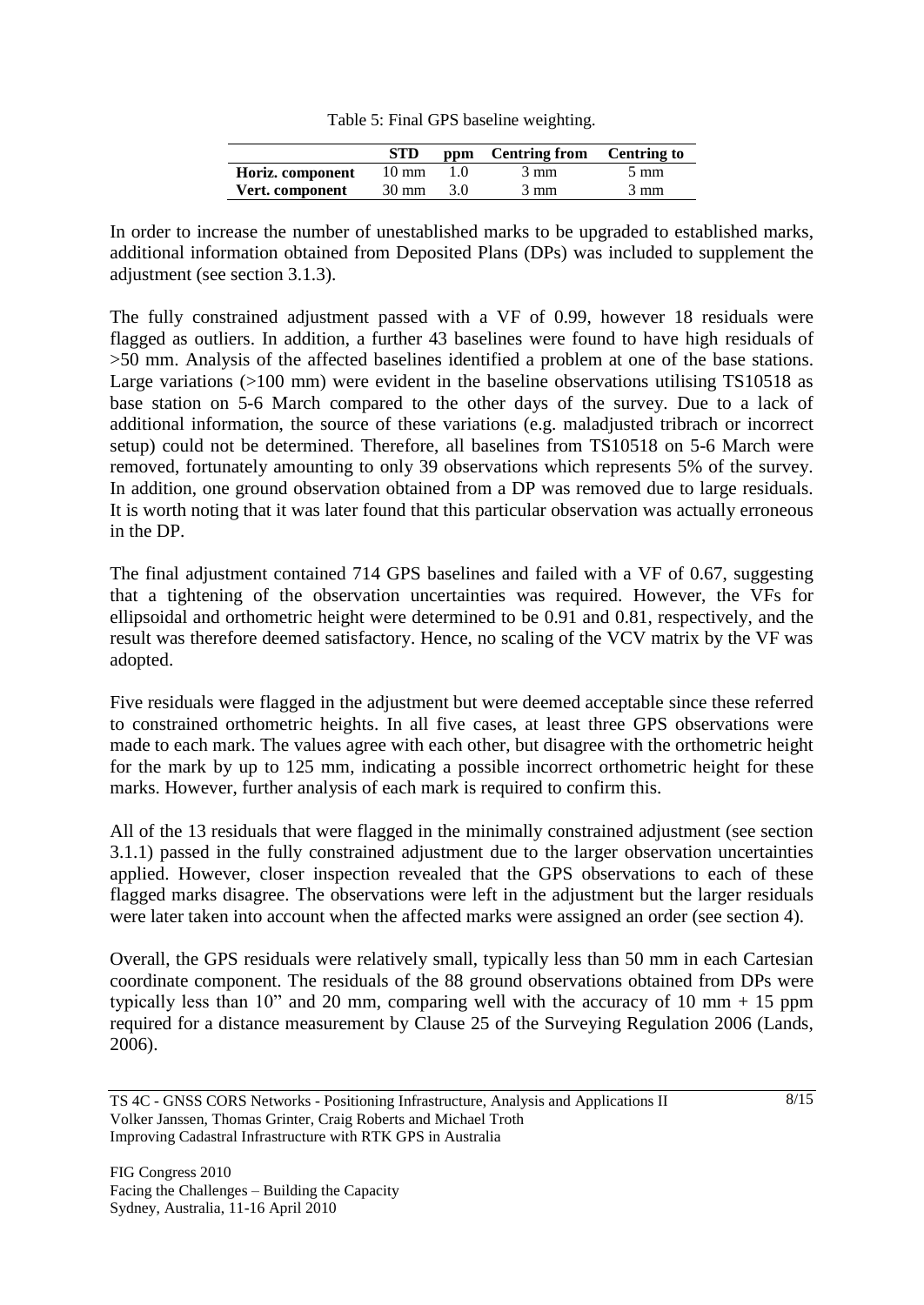### 3.1.3 Additional Information obtained from Deposited Plans

In order to add information to the GPS observations in the adjustment, ground observations obtained from Deposited Plans (DPs) were utilised. The observed directions and distances between the marks were reduced to the ellipsoid. One of the purposes of this project is to upgrade unestablished marks to established marks. In order to achieve this using GNSS surveying techniques, three baselines from at least two different base stations must be observed (Lands, 2009c). Adding an observed ground connection between marks to the adjustment, enabled us to upgrade many marks that were only observed twice by GPS.

In total, 88 observations from 31 DPs, connecting 66 points, were added to the fully contrained adjustment. The observation weightings are based on similar adjustments previously performed by LPMA (Table 6).

|  |  |  | Table 6: Weighting of ground observations derived from DPs. |  |  |
|--|--|--|-------------------------------------------------------------|--|--|
|--|--|--|-------------------------------------------------------------|--|--|

|                  | <b>STD</b>      |    | ppm Centring from Centring to |                  |
|------------------|-----------------|----|-------------------------------|------------------|
| <b>Direction</b> | $\mathbf{Q}$    |    | $2.5 \text{ mm}$              | $2.5 \text{ mm}$ |
| <b>Distance</b>  | $10 \text{ mm}$ | 20 | $2.5 \text{ mm}$              | $2.5 \text{ mm}$ |

#### **3.2 Absolute Accuracy: RTK vs. SCIMS on Established Marks**

In order to investigate the absolute accuracy of the RTK GPS campaign and the presented methodology for cadastral infrastructure improvement, the calculated coordinates of all established marks in the survey were compared to their published SCIMS values. A constrained adjustment of the GPS network was performed, holding only the five GPS base stations fixed in the horizontal and constrained in the vertical component. The GPS observation weightings listed in Table 5 were applied, and no DP directions or distances were utilised.

As mentioned earlier, 141 of the surveyed marks were already established in both the horizontal and vertical component, while 43 were established only vertically. By running an adjustment that allows these established marks to float, a comparison can be made between the coordinates of these marks determined by the RTK GPS survey and their SCIMS values. Under the assumption that RTK GPS accuracy and the horizontal and vertical datums are relatively uniform across the study area, this will also give an indication of the quality of the presented methodology to upgrade unestablished marks using RTK GPS.

The adjustment achieved a VF of 0.41 and failed the chi-square test, suggesting that the input variances should be tightened. However, as this adjustment is being used for comparison purposes, this result was accepted. Two residuals were flagged but deemed acceptable since they referred to constrained orthometric heights, indicating a possible error in the orthometric height in SCIMS (cf. section 3.1.2).

Table 7 shows the differences between the GPS-derived coordinates and their SCIMS values. It is recognised that the differences may in part be due to the inferior quality of the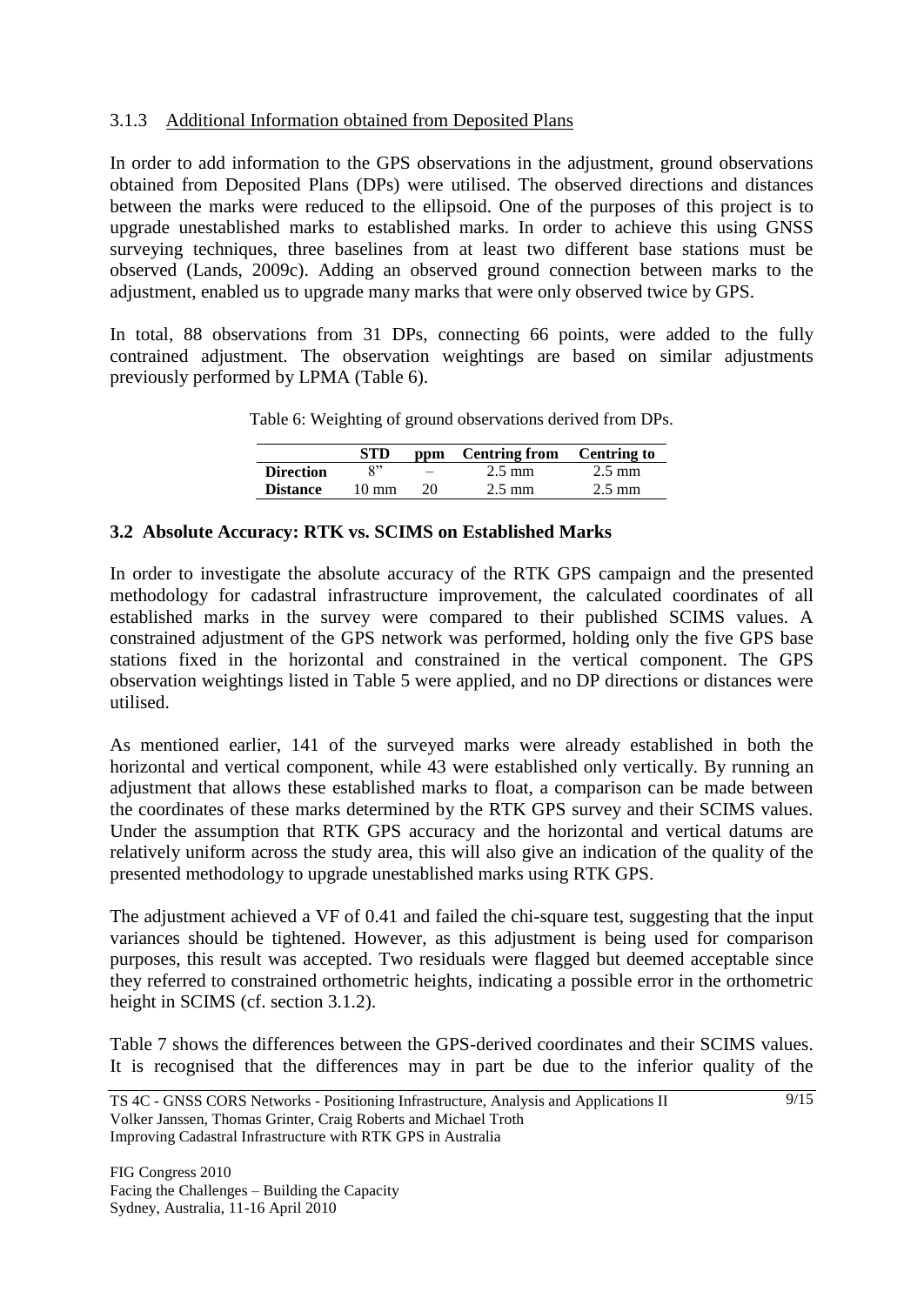observations used to establish these marks in the era before satellite positioning, although routine NSW survey control practices were followed at the time. The comparison exceeded expectations with a Root Mean Square (RMS) of 11 mm in the horizontal and 34 mm in the vertical component ( $1\sigma$ ), indicating that the RTK GPS technique is well suited to improve survey control infrastructure for cadastral surveyors.

|            | <b>Easting</b>  |          | Northing Horizontal | <b>Vertical</b>  |
|------------|-----------------|----------|---------------------|------------------|
| <b>RMS</b> | $7 \text{ mm}$  | 8 mm     | $11 \text{ mm}$     | 34 mm            |
| Min.       | $-18$ mm        | $-25$ mm | $0 \text{ mm}$      | $-65$ mm         |
| Max.       | $29 \text{ mm}$ | 36 mm    | $36 \text{ mm}$     | $137 \text{ mm}$ |

Table 7: Difference between RTK GPS and SCIMS coordinates.

It should be noted that the difference in the vertical component exceeded +100 mm in seven cases. As previously mentioned, this indicates a possible problem with the orthometric heights of these marks given in SCIMS, as the GPS observations agree well with each other. Most of these marks are clustered in a group of four (B2, based on GPS observations in 1997/98) and a group of two (LAL1, optical levelling based on the same run), while the remaining mark is classified as LBL4 (i.e. optically levelled with less than ideal control). Further research is necessary in order to identify the cause of this discrepancy, which could, for instance, be due to local distortions in the geoid or weak levelling connections. However, this is beyond the scope of this paper. Removing these seven values reduced the RMS in the vertical component to 26 mm.

#### **3.3 Relative Accuracy: RTK vs. SCIMS over Short Distances**

The relative accuracy of the RTK GPS results was investigated by determining the bearing and grid distance between 50 established marks, based on the initial, unadjusted RTK-derived coordinates as well as the given SCIMS coordinates. In order to pay particular attention to short distances routinely encountered by cadastral surveyors, the selected dataset contained distances ranging from 28 m to 332 m. Table 8 summarises the differences between the RTKderived and SCIMS-derived values, based on a total of 51 bearing and distance pairs.

Table 8: Difference between values derived from RTK GPS and SCIMS coordinates.

|            | <b>Grid Distance</b> | <b>Bearing</b> |
|------------|----------------------|----------------|
| <b>RMS</b> | $9 \text{ mm}$       | 14"            |
| Min.       | $-30 \text{ mm}$     | $-33"$         |
| Max.       | 14 mm                | 33"            |

It is evident that the values agree very well, with RMS values of 9 mm for the grid distance and 14" for the bearing ( $1\sigma$ ). Figure 3 illustrates the entire dataset (absolute differences) as a function of the distance between the two marks involved in the calculation. The Surveying Regulation 2006 stipulates the required accuracy for a distance measurement as  $10 \text{ mm} + 15$ ppm or better at a confidence interval of 67% (Lands, 2006). This translates into 11 mm over 50 m and 14.5 mm over 300 m, and is easily met by the RTK GPS results. The bearing differences also show the consistency of the RTK-derived values. For instance, bearing errors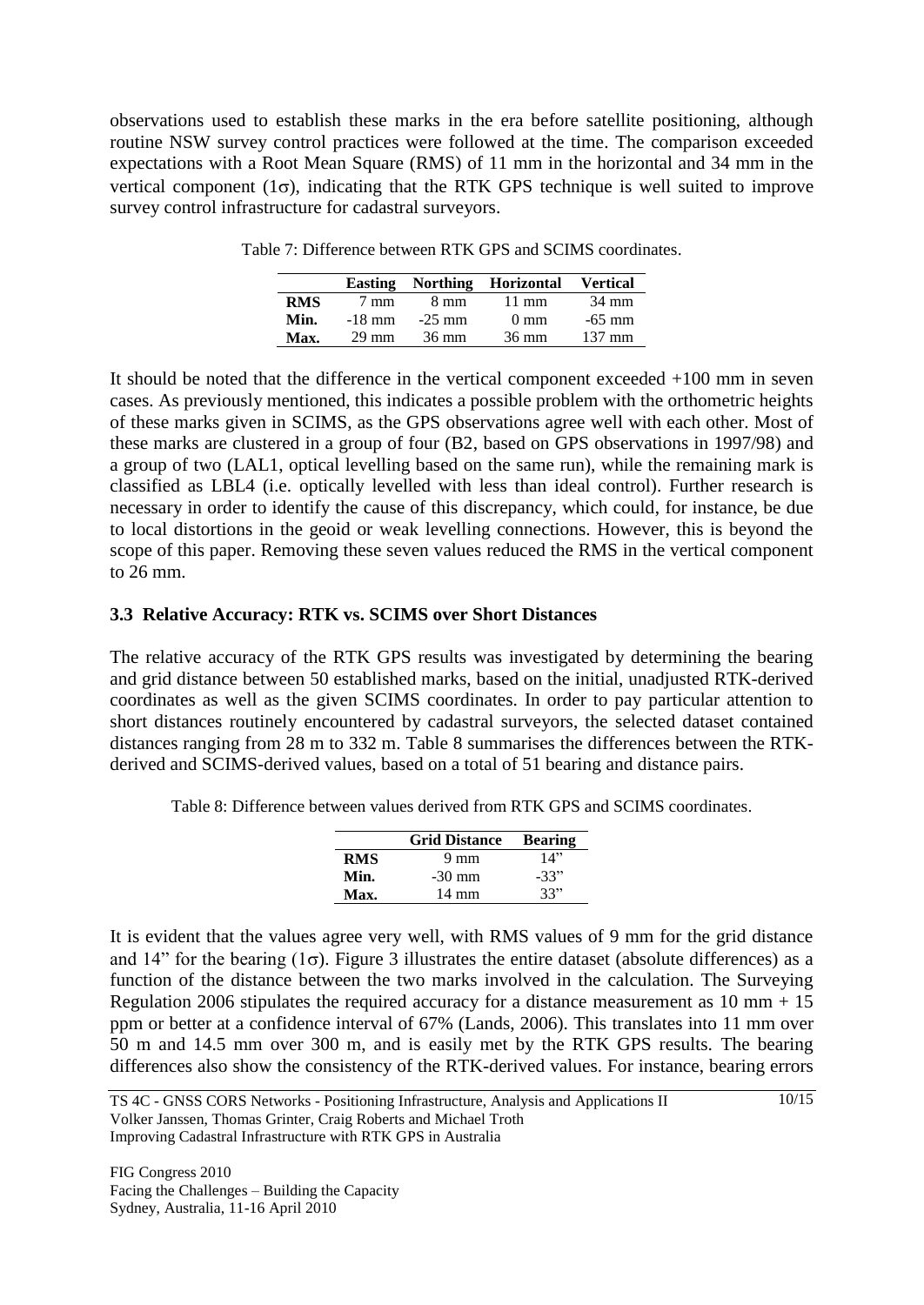of 15" over 100 m, 10" over 200 m and 5" over 300 m result in horizontal position errors of 7.3 mm, 9.7 mm and 7.3 mm, respectively.



Figure 3: RTK-derived distances and bearings vs. SCIMS (absolute differences).

Linear trend lines are also shown in Figure 3, however it must be emphasised that these are not statistically sound and can therefore only give an indication. The accuracy of the RTKderived distances is very consistent, reflecting, in part, the local homogeneity of the Geocentric Datum of Australia (GDA94) and the uniform atmospheric conditions encountered in the study area. It should be noted that a similar accuracy can be expected over longer distances calculated in the study area since the differences reflect the quality of the RTK GPS observations, which is influenced by the baseline length between each mark and the base station(s) utilised as well as the network geometry, and not the distance between the two marks involved in the distance calculation. As expected, the quality of the RTK-derived bearings improves over longer distances since errors in the horizontal position have a lesser effect on the calculated bearing.

#### **4. UPGRADE OF CADASTRAL SURVEY CONTROL**

The main purpose of this study was to upgrade as many as possible of the observed unestablished marks to established marks in order to improve the survey control infrastructure available in the study area. According to the regulations, it is required that at least three baselines are observed from at least two separate base stations in order to upgrade an unestablished mark using RTK GNSS methods (Lands, 2006; 2007; 2009c).

It was determined that 55 marks met this requirement: 37 to be upgraded to Class C in both the horizontal and vertical components, and 18 to be upgraded in the horizontal component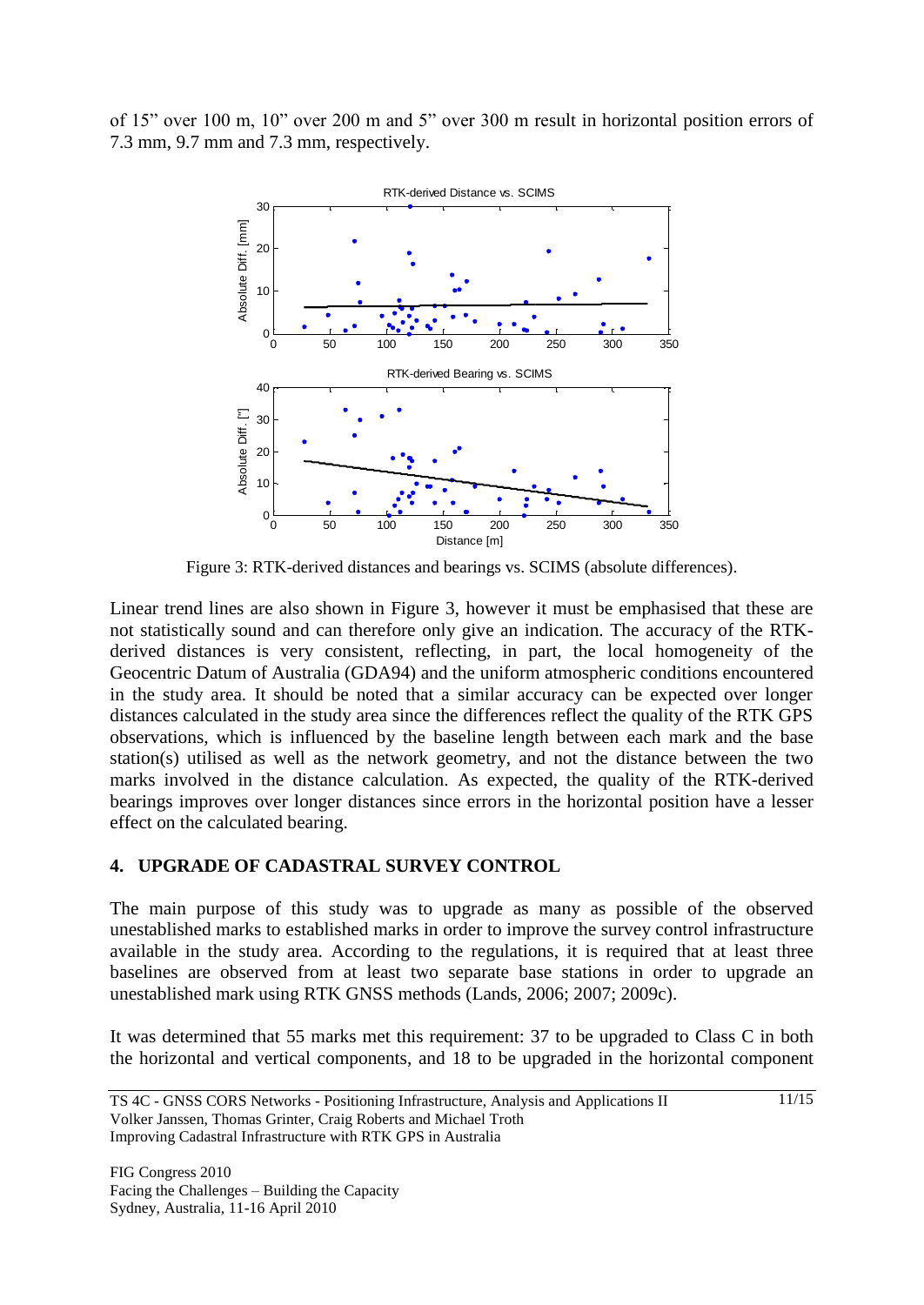(as they were already established in the vertical). However, five of these marks were excluded from the upgrade due to discrepancies in the GPS observations identified during the adjustment (see section 3.1.2). Therefore, 50 survey control marks met the upgrade criteria: 33 both horizontally and vertically, and 17 in the horizontal component.

A further 22 unestablished marks were observed twice with RTK GPS. By adding one or two ground observations obtained from DPs (see section 3.1.3), these also met the criteria to become established. One of these marks was excluded from the upgrade due to previously identified discrepancies in the GPS observations, leaving 21 additional marks to be upgraded to Class C (13 in both the horizontal and vertical components, and 8 horizontally only since they were already established vertically).

The remaining 51 unestablished marks were observed only once or twice with RTK GPS and suitable DP information was not available. The majority of these marks were initially classified as Class U in both the horizontal and vertical components, with eight marks being Class E either horizontally or vertically. Although these marks cannot be upgraded to established marks, it is possible to increase their class and order based on the GPS survey. All of the marks with two RTK GPS occupations were updated to Class D in both coordinate components (making them suitable for DCDB upgrades), while the five marks occupied only once were updated to Class E in both components.

The six unestablished marks that were initially excluded from the upgrade due to GPS observation discrepancies were updated to Class E in both components. Hence, all of the 128 surveyed unestablished marks could either be established to Class C (55%) or at least be updated to Class D or E (45%), resulting in a significant improvement of the cadastral survey infrastructure in the study area.

# **5. CONCLUDING REMARKS**

This paper has presented a methodology for using RTK GPS observations to improve the existing cadastral survey control infrastructure, based on an extensive survey carried out in Junee Shire Council as part of the Geospatial Alliance Project (GAP). Of the 128 unestablished marks surveyed, 55% were able to be upgraded to established marks of Class C, while the quality of the remaining marks was updated to Class D or E. Improvements in the GPS survey design would have enabled an even higher percentage of marks to be classified as established. Ground observations obtained from Deposited Plans (DPs) provided valuable additional information for the adjustment.

The large number of already established marks surveyed enabled a thorough analysis of the accuracy achieved with the RTK GPS technique. The RTK positions of the established marks were compared against their SCIMS values, exceeding expectations with an accuracy (RMS) of 11 mm in the horizontal component and 34 mm in the height component  $(1\sigma)$ . In addition, the relative accuracy of the RTK GPS results was investigated by determining the bearing and grid distance between a subset of established marks. Of particular interest were short distances routinely encountered by cadastral surveyors, and it was shown that the results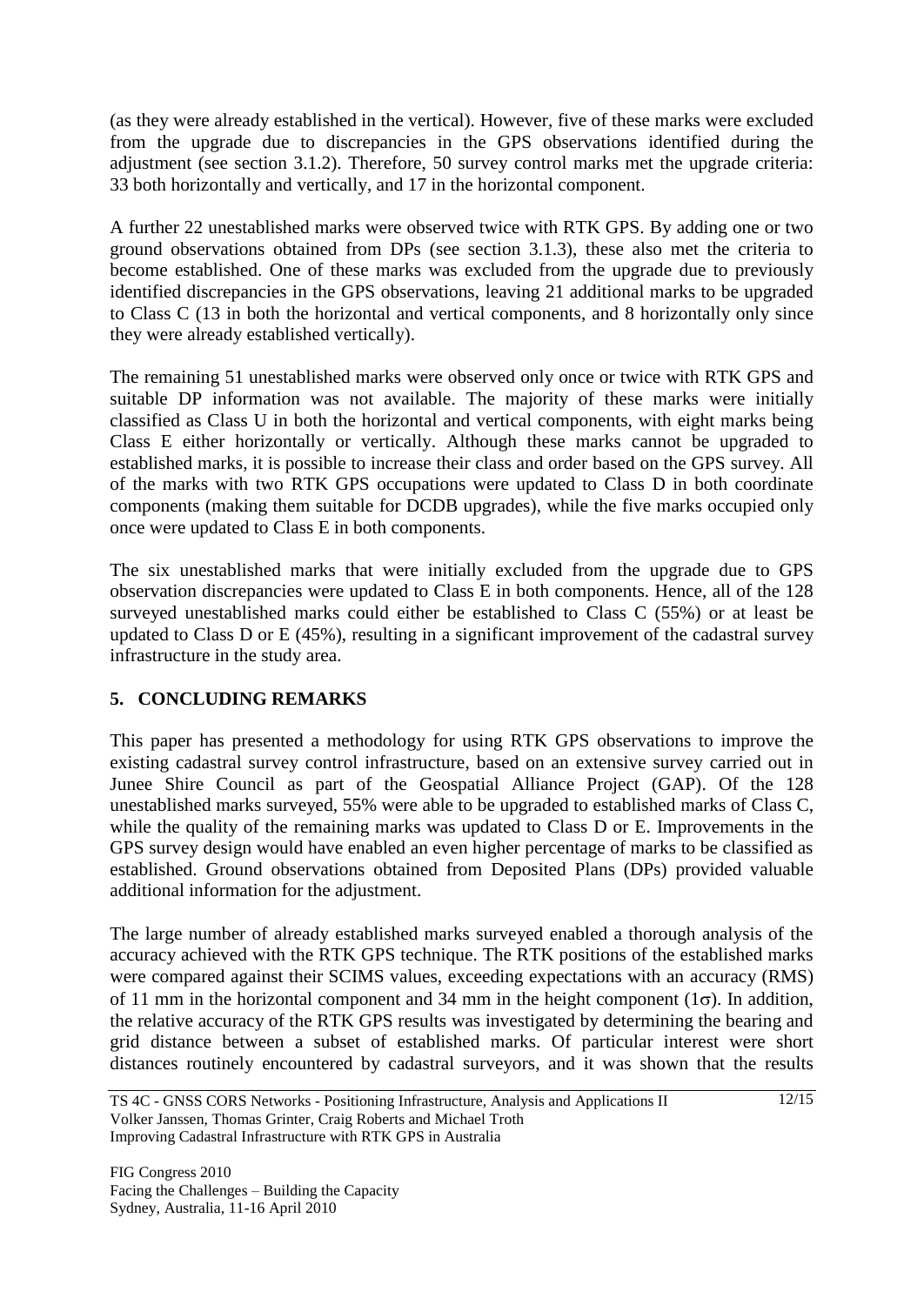agreed very well with the values derived from SCIMS, easily meeting accuracy specifications stated in the Surveying Regulation 2006.

The RTK GPS technique is well suited to improving survey control infrastructure for cadastral surveyors and has the potential to detect erroneous DP information. The ongoing expansion and densification of Continuously Operating Reference Station (CORS) networks, such as GPSnet (Hale et al., 2007) and CORSnet-NSW (Lands, 2009a; White et al., 2009) will further improve position accuracy and RTK range capabilities by providing network RTK services (e.g. Janssen, 2009; Norin et al., 2009). This infrastructure will provide cadastral surveyors with increasingly fast and easy access to highly accurate survey control, eliminating the need for surveyors to operate their own base station and thereby improving productivity. The presented methodology for updating existing survey control marks based on RTK GPS observations will also benefit from the increased number of CORS across the state, potentially removing the need for a temporary base station.

#### **ACKNOWLEDGEMENTS**

David Green is gratefully acknowledged for assisting with the extensive GPS field work, and Russell Commins is thanked for producing Figures 1 and 2.

#### **REFERENCES**

- Featherstone, W.E., Kirby, J.F., Kearsley, A.H.W., Gilliland, J.R., Johnston, G.M., Steed, J., Forsberg, R. and Sideris, M.G. (2001) The AUSGeoid98 geoid model for Australia: Data treatment, computations and comparisons with GPS-levelling data, *Journal of Geodesy*, 75, 313-330.
- Hale, M., Ramm, P. and Wallace, J. (2007) Legal positions and Victoria's GPSnet, Proceedings of SSC2007, Hobart, Australia, 14-18 May, 163-176.
- ICSM (2007) Standards and practices for control surveys (SP1), version 1.7, <http://www.icsm.gov.au/icsm/publications/sp1/sp1v1-7.pdf> (accessed Sep 2009).
- Janssen, V. (2009) A comparison of the VRS and MAC principles for network RTK, Proceedings of IGNSS 2009, Surfers Paradise, Australia, 1-3 December, 13pp.
- Lands (2006) Surveying Regulation 2006, [http://www.lands.nsw.gov.au/\\_media/lands/pdf/](http://www.lands.nsw.gov.au/_media/lands/pdf/%20legal/Surveying_Regulation_2006.pdf)  legal/Surveying Regulation 2006.pdf (accessed Sep 2009).
- Lands (2007) Control surveys and SCIMS: What is acceptable?, [http://www.lands.nsw.gov.](http://www.lands.nsw.gov.au/survey_maps/surveying/survey_information) [au/survey\\_maps/surveying/survey\\_information](http://www.lands.nsw.gov.au/survey_maps/surveying/survey_information) (accessed Sep 2009).

Lands (2009a) CORSnet-NSW, [http://corsnet.lpma.nsw.gov.au](http://corsnet.lpma.nsw.gov.au/) (accessed Sep 2009).

- Lands (2009b) SCIMS online, [http://www.lands.nsw.gov.au/survey\\_maps/scims\\_online](http://www.lands.nsw.gov.au/survey_maps/scims_online) (accessed Sep 2009).
- Lands (2009c) Surveyor General's Direction No. 9: GNSS for cadastral and mining surveys, [http://www.lands.nsw.gov.au/about\\_us/publications/guidelines/surveyor\\_generals\\_directio](http://www.lands.nsw.gov.au/about_us/publications/guidelines/surveyor_generals_directions) [ns](http://www.lands.nsw.gov.au/about_us/publications/guidelines/surveyor_generals_directions) (accessed Sep 2009).
- Microsearch Corp (2008) Geolab software,<http://www.msearchcorp.com/Products/GeoLab/> (accessed Sep 2009).

TS 4C - GNSS CORS Networks - Positioning Infrastructure, Analysis and Applications II Volker Janssen, Thomas Grinter, Craig Roberts and Michael Troth Improving Cadastral Infrastructure with RTK GPS in Australia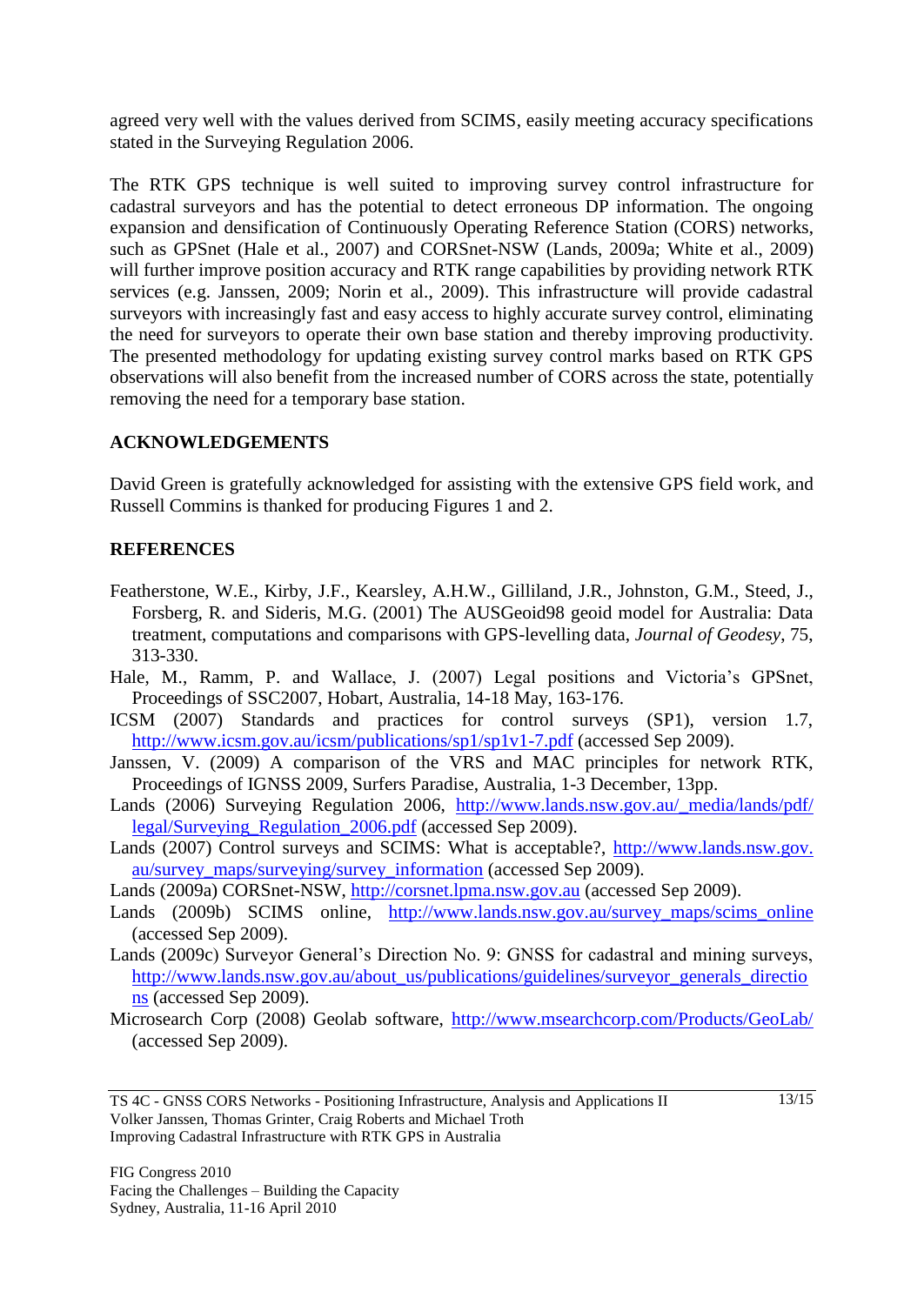- Norin, D., Hedling, G., Johansson, D., Persson, S. and Lilje, M. (2009) Practical evaluation of RTCM network RTK messages in the SWEPOS network, Proceedings of ION NTM 2009, Anaheim, California, 26-28 January, 353-359.
- Roberts, C. (2005) GPS for cadastral surveying: Practical considerations, Proceedings of SSC2005, Melbourne, Australia, 12-16 September, 9pp.
- Watkins, D. (2007) Optimising survey control using GNSS RTK & CORS networks for spatially upgrading the DCDB – A case study in the Penrith area, Final year thesis project, School of Surveying and Spatial Information Systems, UNSW, Sydney.
- White, A., Yan, T., Janssen, V. and Yates, K. (2009) CORSnet-NSW: Delivering a state-ofthe-art CORS network for New South Wales, Proceedings of IGNSS 2009, Surfers Paradise, Australia, 1-3 December, 7pp.

# **BIOGRAPHICAL NOTES**

**Volker Janssen** is a GNSS Surveyor (CORS Network) in the Survey Infrastructure and Geodesy branch at the NSW Land and Property Management Authority in Bathurst, Australia. He holds a Dipl.-Ing. (MSc) in Surveying from the University of Bonn, Germany, and a PhD in GPS for deformation monitoring from the University of New South Wales (UNSW). He worked as an assistant lecturer at UNSW and as graduate surveyor in Sydney before being a Lecturer in Surveying and Spatial Sciences at the University of Tasmania between 2004 and 2009. Volker's research interests are in the fields of geodesy and geodynamics, with an emphasis on GPS/GNSS studies and CORS networks.

**Thomas Grinter** is a graduate surveyor within the CORSnet-NSW team in the Survey Infrastructure and Geodesy branch at the NSW Land and Property Management Authority in Bathurst, Australia. He graduated with a Bachelor of Surveying (Honours) from the University of Newcastle in 2008 where he was awarded the University Medal for his outstanding performance.

**Craig Roberts** is a Senior Lecturer in Surveying/GPS/Geodesy at the University of New South Wales (UNSW), Sydney, Australia. He holds a Bachelor of Surveying from the University of South Australia and a PhD in GPS for volcano monitoring from UNSW. He has worked as a private surveyor in Adelaide, a Geodetic Engineer at UNAVCO, USA involved with GPS for geodynamic studies in Nepal, Ethiopia, Argentina and Indonesia, a Geodetic Engineer at the GeoForschungsZentrum, Germany and lectured at RMIT University, Melbourne. His current research interests involve leveraging CORS infrastructure for practical application to surveying and spatial information.

**Michael Troth** is Manager of the Geospatial Alliance Project, based at Junee Shire Council in NSW, Australia. He holds a Diploma of Business and is currently studying for a Bachelor of Science (Spatial) at Charles Sturt University in Wagga Wagga. Michael has previously worked as a manager of an IT company from 1991 to 2003 and as Managing Director of Spatial Logic Pty Ltd between 2003 and 2007. He held a position on the NSW committee of

TS 4C - GNSS CORS Networks - Positioning Infrastructure, Analysis and Applications II Volker Janssen, Thomas Grinter, Craig Roberts and Michael Troth Improving Cadastral Infrastructure with RTK GPS in Australia